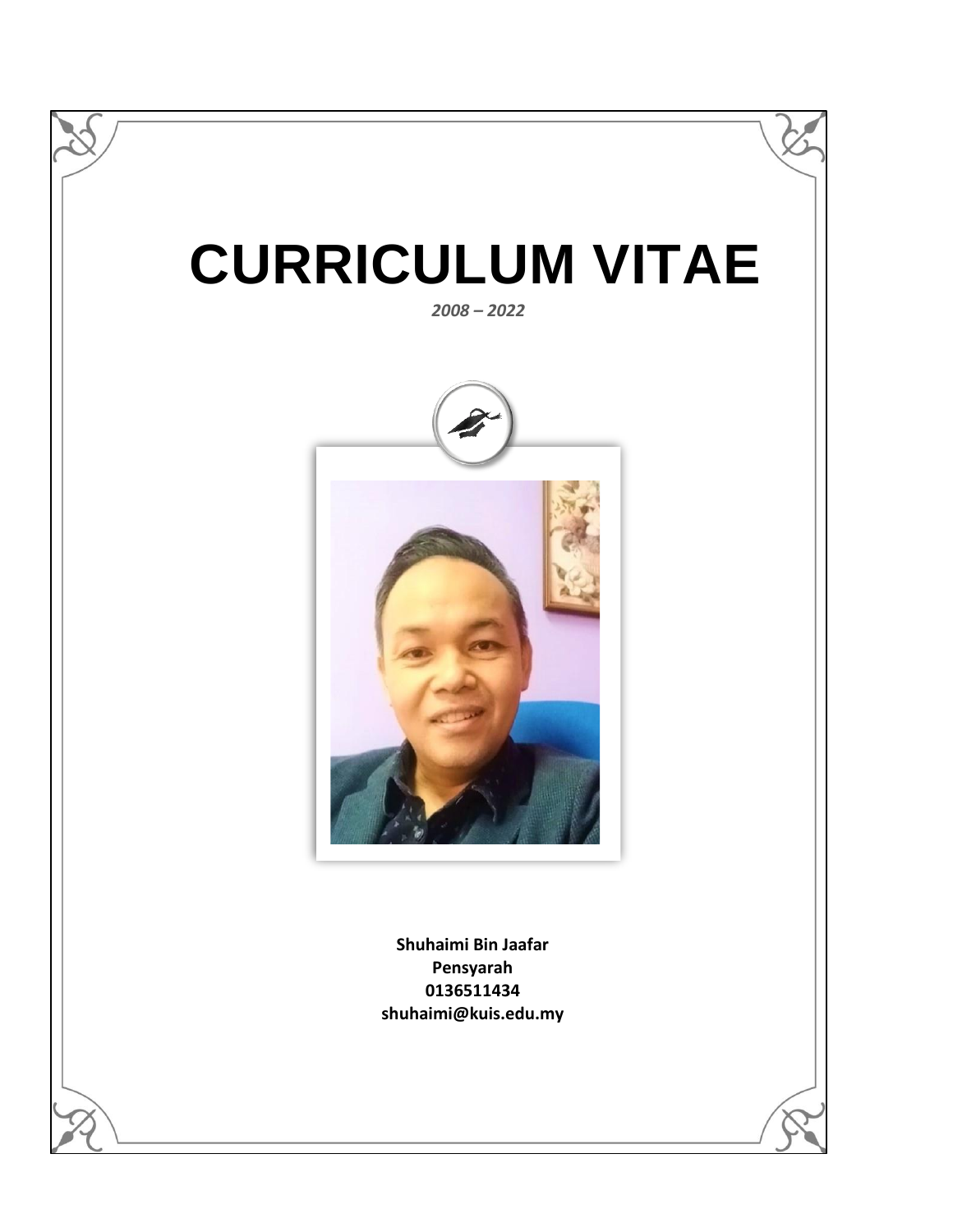|                              | <b>SHUHAIMI BIN JAAFAR</b>               |  |
|------------------------------|------------------------------------------|--|
| Tempat lahir:                | Alor Gajah, Melaka                       |  |
| <b>Tarikh Lahir</b>          | 23 Jun 1975                              |  |
| Jantina                      | Lelaki                                   |  |
| Warganegara                  | <b>Malaysia</b>                          |  |
| No. I/C                      |                                          |  |
| Jawatan                      | Ketua Program Diploma dan ISM Perakaunan |  |
| Jawatan<br>Profesional       | Pensyarah                                |  |
| <b>Status</b><br>Perkahwinan |                                          |  |
| Nama isteri                  |                                          |  |
| Bilangan anak                |                                          |  |
|                              |                                          |  |
|                              |                                          |  |
|                              |                                          |  |
|                              |                                          |  |
|                              |                                          |  |
|                              |                                          |  |
|                              |                                          |  |
|                              |                                          |  |
|                              |                                          |  |
|                              |                                          |  |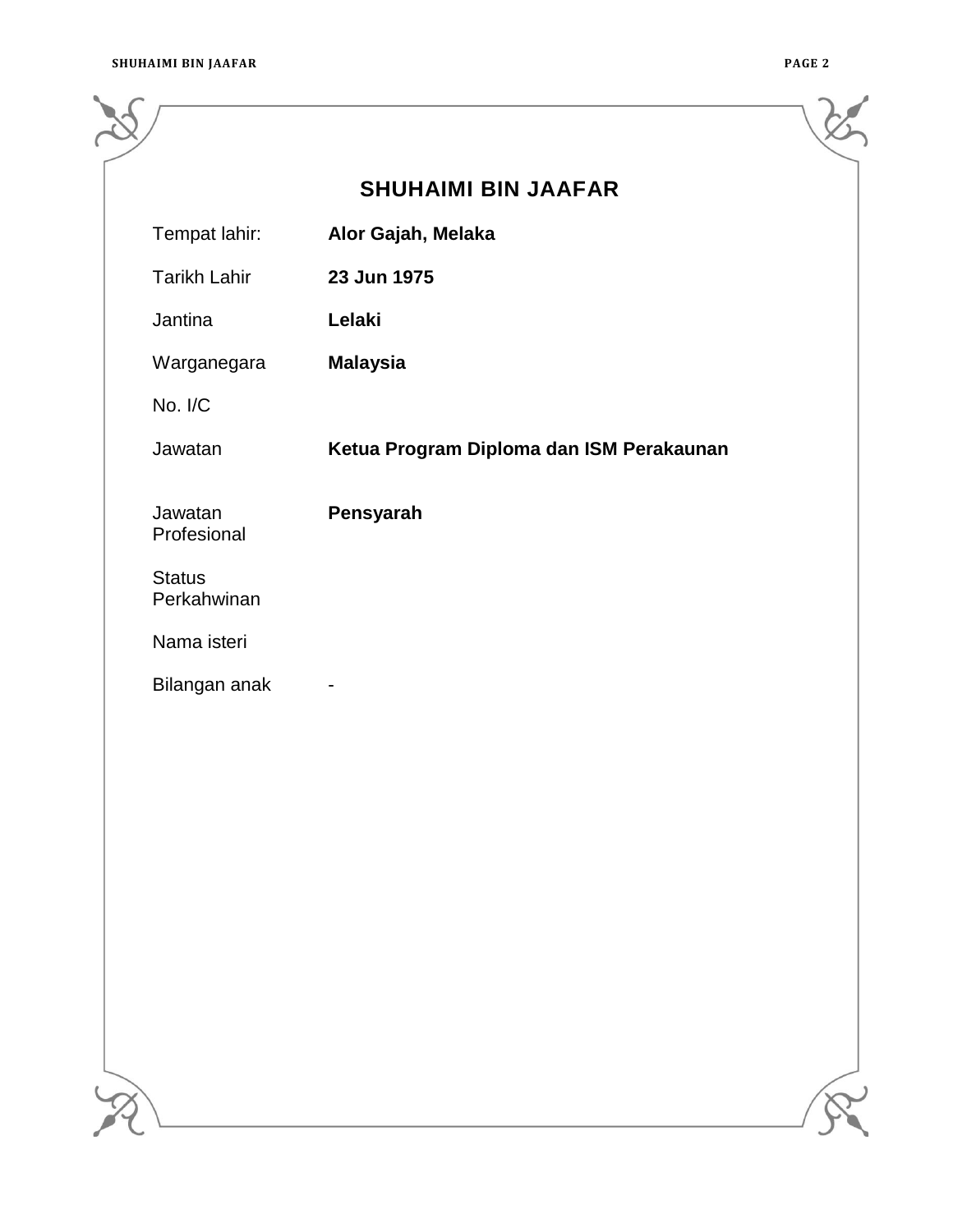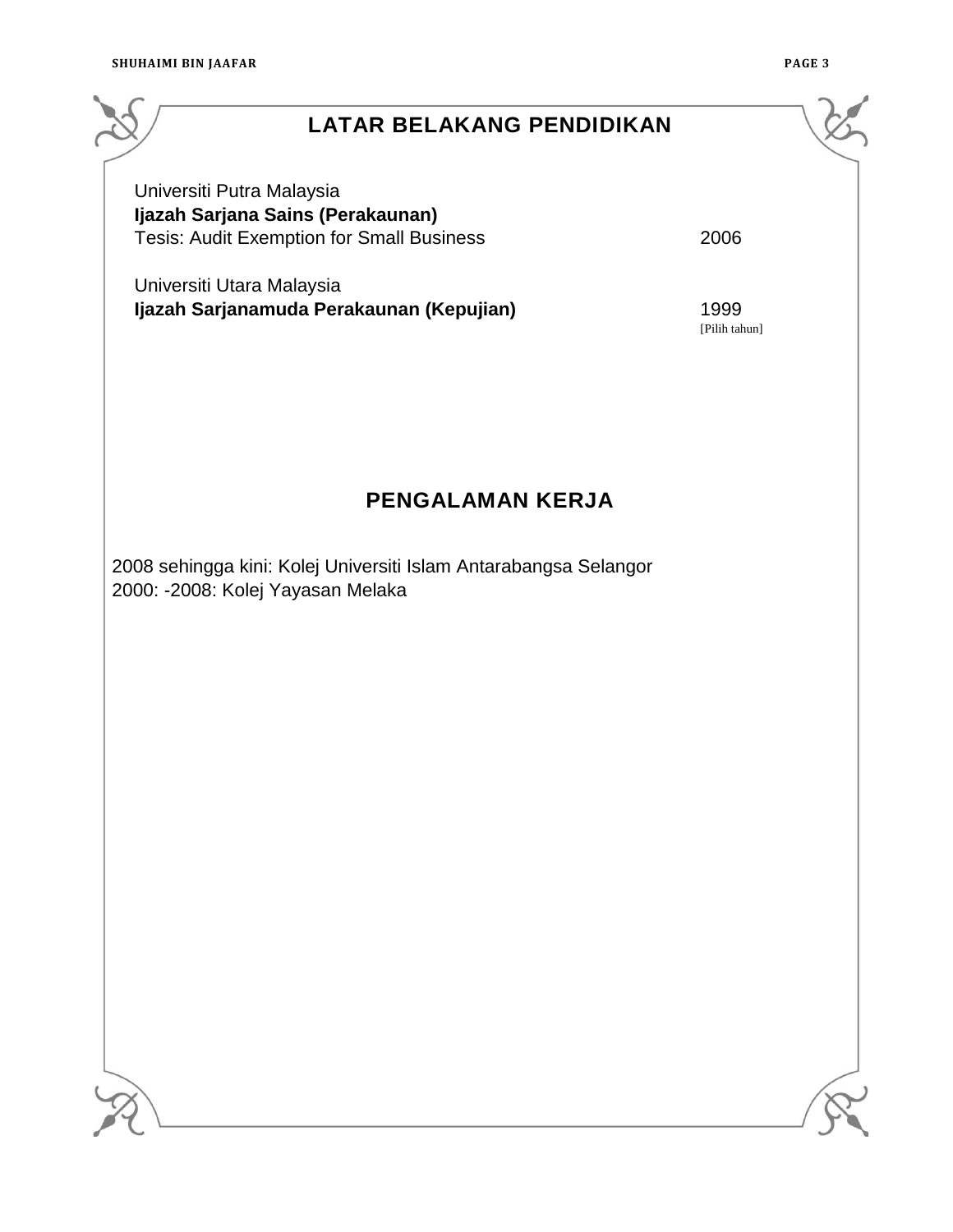|             |                                  | <b>JAWATAN DALAM PENTADBIRAN</b>                                            |                 |
|-------------|----------------------------------|-----------------------------------------------------------------------------|-----------------|
| ٠           |                                  | Ketua Program Diploma dan ISM Perakaunan, KUIS dari 1 Jun 2020 hingga kini. |                 |
|             |                                  |                                                                             |                 |
|             |                                  | ANUGERAH / PENGIKTIRAFAN / LANTIKAN PERINGKAT                               |                 |
|             |                                  | KEBANGSAAN, ANTARABANGSA DAN KUIS                                           |                 |
|             |                                  |                                                                             |                 |
|             |                                  | <b>KEPAKARAN DAN KONSULTASI</b>                                             |                 |
|             | PERINGKAT ANTARANGBANGSA (       |                                                                             |                 |
| <b>Bil</b>  | <b>Committee Name</b>            | <b>Period Status</b>                                                        | <b>Status</b>   |
|             | <b>PERINGKAT KEBANGSAAN (36)</b> |                                                                             |                 |
| <b>Bill</b> | <b>Committee Name</b>            | <b>Period Status</b>                                                        | <b>Status</b>   |
|             |                                  |                                                                             |                 |
|             | <b>PERINGKAT KUIS (48)</b>       |                                                                             |                 |
| <b>Bil</b>  | <b>Position</b>                  |                                                                             | <b>Agencies</b> |
|             |                                  |                                                                             |                 |
|             |                                  |                                                                             |                 |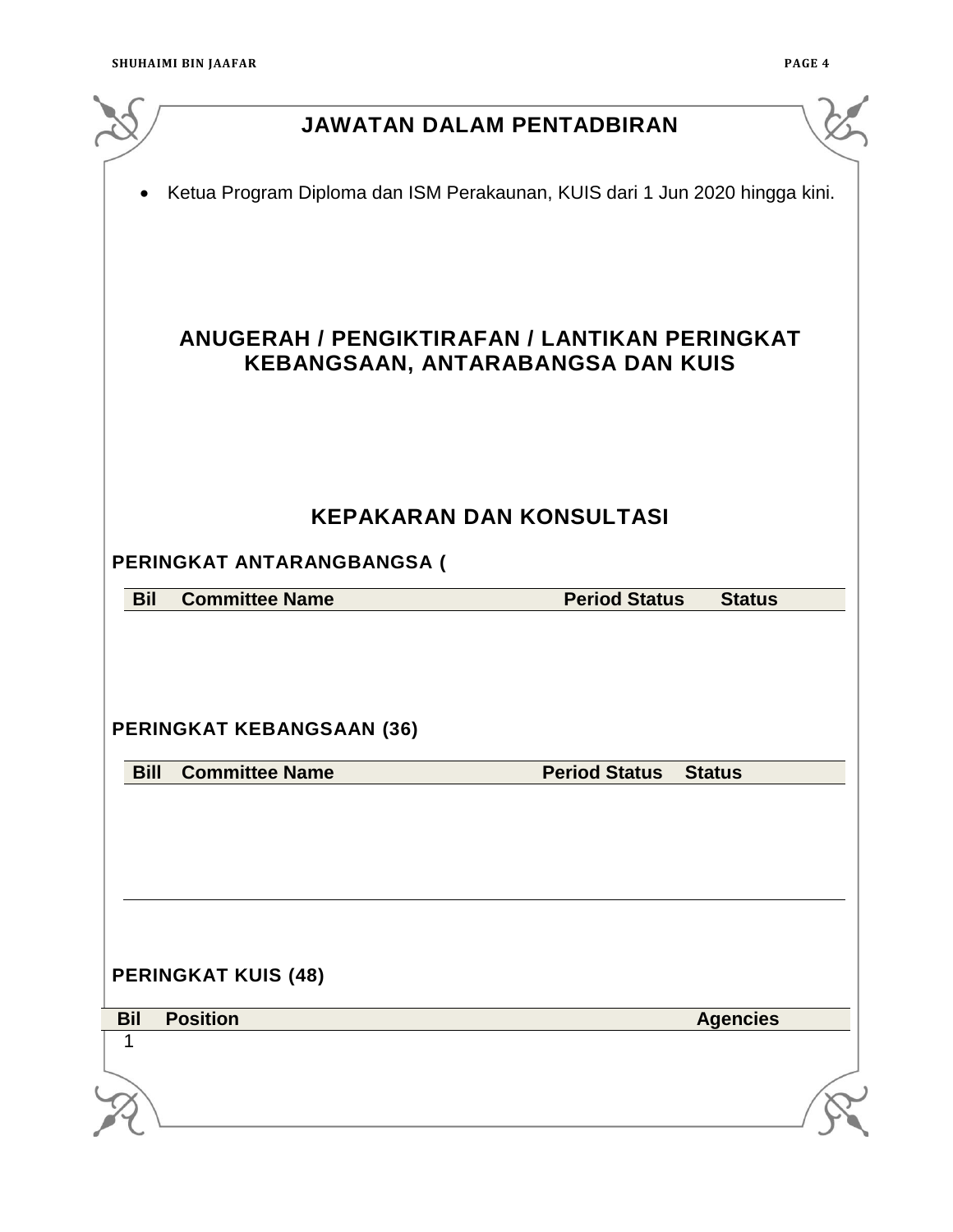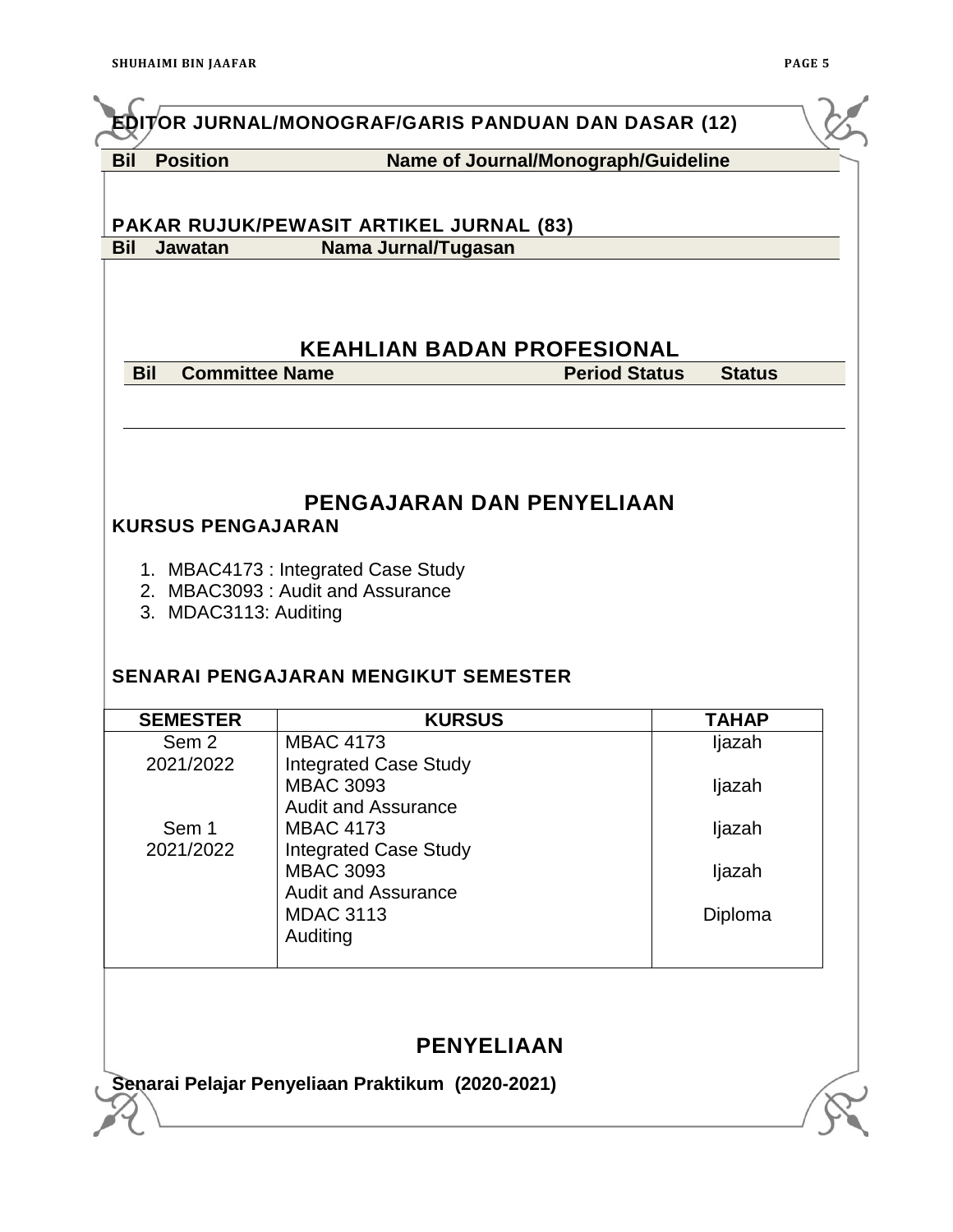| <b>BD.</b>     | Nama Pelajar                                         | <b>Bidang Pengajian</b>   | Tahun<br>Lulus |
|----------------|------------------------------------------------------|---------------------------|----------------|
|                | <b>WAN FATIN SAJIDAH BINTI</b><br>WAN MOHD SUFIYAN   | <b>ISM PERAKAUNAN</b>     | 2021           |
| $\overline{2}$ | <b>MUHAMMAD SYARIZAL BIN</b><br><b>MOHAMMAD SHAH</b> | <b>ISM PERAKAUNAN</b>     | 2021           |
| 3              | <b>NURSYAKIRAH BINTI</b><br><b>BURHAN</b>            | <b>ISM PERAKAUNAN</b>     | 2021           |
| 4              | <b>NUR ALIFAH ILYANA BINTI</b><br>ABD AZIZ           | <b>ISM PERAKAUNAN</b>     | 2020           |
| 5              | NOR SHAHIRAH BINTI<br><b>AZHAR</b>                   | <b>ISM PERAKAUNAN</b>     | 2020           |
| 6              | <b>HAURA AZZAHRA BINTI</b><br><b>MOHD SHARIF</b>     | <b>ISM PERAKAUNAN</b>     | 2020           |
| $\overline{7}$ | <b>MOHD ADIB BIN JAMAIN</b>                          | <b>ISM PERAKAUNAN</b>     | 2020           |
| 8              | <b>MUHAMMAD FIKRI AQIL</b><br><b>BIN AHMAD ADLI</b>  | <b>DIPLOMA PERAKAUNAN</b> | 2020           |
|                |                                                      |                           |                |
|                |                                                      |                           |                |
|                |                                                      |                           |                |

# **Senarai Pelajar Penyeliaan Latihan Ilmiah Ijazah (2020-2022)**

| Bil | Nama Pelajar             | Tajuk Kajian                                                  | <b>Pering</b> |
|-----|--------------------------|---------------------------------------------------------------|---------------|
|     |                          |                                                               | kat           |
|     | NUR SYAFIKAH BINTI ABDUL | FAKTOR-FAKTOR YANG MEMPENGARUHI                               | <b>IJAZAH</b> |
|     | <b>RAZAK</b>             | KESEDIAAN MAHASISWA TERHADAP                                  |               |
|     |                          | PENGGUNAAN E-WALLET: SATU KAJIAN DI                           |               |
|     |                          | KOLEJ UNIVERSITI ISLAM ANTARABANGSA                           |               |
|     |                          | <b>SELANGOR (KUIS)</b>                                        |               |
|     |                          |                                                               |               |
| 2   | SITI NOR FADHILAH BINTI  | <b>TAHAP</b><br>KESEDARAN<br><b>MAHASISWA</b>                 | <b>IJAZAH</b> |
|     | <b>MAZLAN</b>            | <b>TERHADAP</b><br><b>ETIKA</b><br><b>PEMATUHAN</b>           |               |
|     |                          | <b>BERPAKAIAN:</b><br><b>INSTITUSI</b><br><b>KAJJAN</b><br>DI |               |
|     |                          | PENGAJIAN TINGGI SWASTA TERPILIH                              |               |
| 3   | NURUL NAJIHAH BINTI      | PERSEPSI PELAJAR TERHADAP E-                                  | <b>IJAZAH</b> |
|     | <b>MUNIR</b>             | PEMBELAJARAN SEMASA PANDEMIK COVID-                           |               |
|     |                          | 19 DALAM KALANGAN PELAJAR FPM KOLEJ                           |               |
|     |                          | UNIVERSITI ISLAM ANTARABANGSA                                 |               |
|     |                          | <b>SELANGOR (KUIS)</b>                                        |               |
|     |                          |                                                               |               |

|            | Senarai Pelajar Penyeliaan Tesis Ijazah Sarjana |              |               |
|------------|-------------------------------------------------|--------------|---------------|
| <b>Bil</b> | Nama Pelajar                                    | Tajuk Kajian | <b>Pering</b> |
|            |                                                 |              | kat           |
|            |                                                 |              |               |
|            |                                                 |              |               |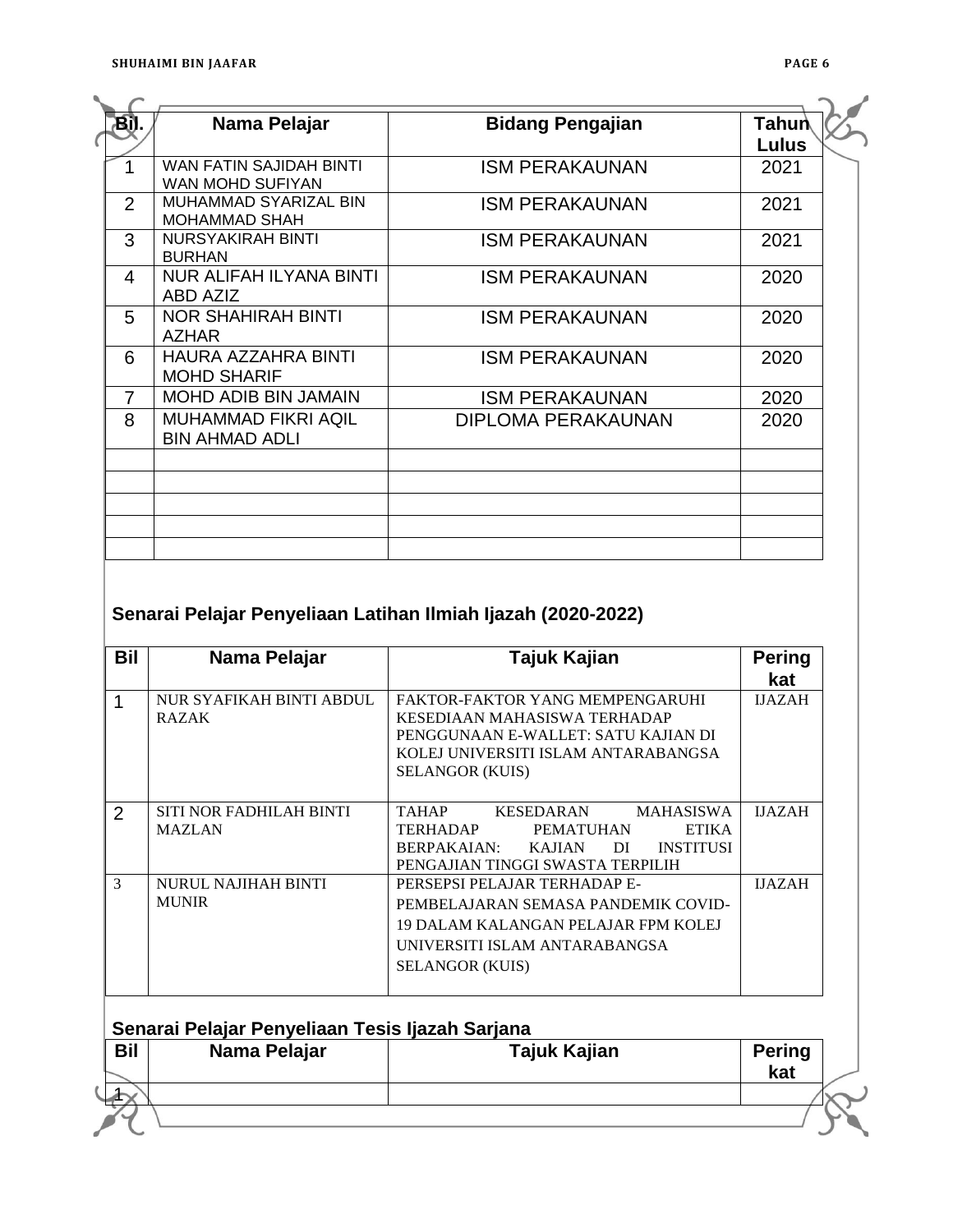# **Senarai Pelajar Penyeliaan Tesis Ijazah Doktor Falsafah () Bil Nama Pelajar/No matrik Tajuk Kajian Peringkat**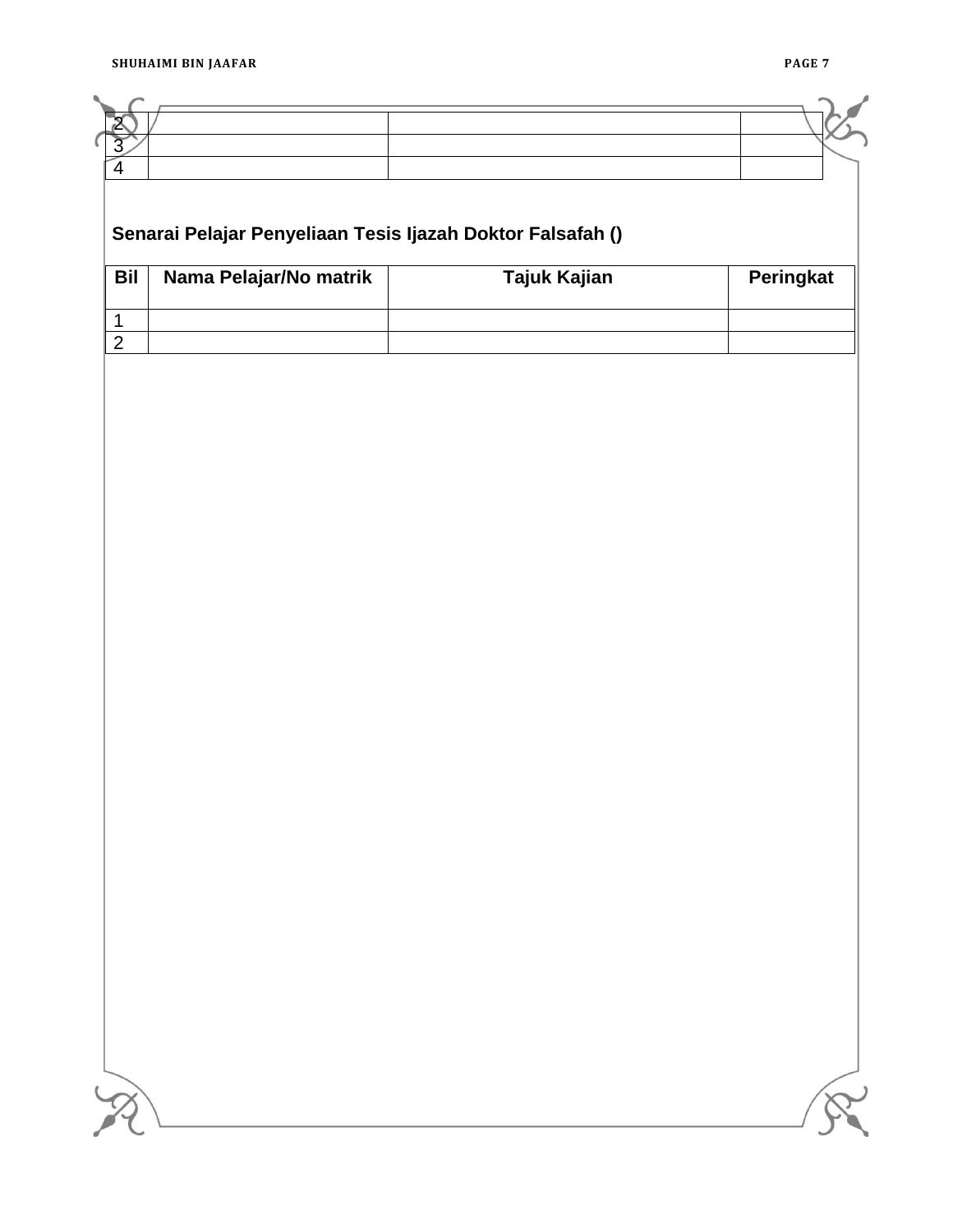|      |                                                                                                   | <b>PENYELIDIKAN (20)</b>        |                        |
|------|---------------------------------------------------------------------------------------------------|---------------------------------|------------------------|
|      |                                                                                                   |                                 |                        |
|      | <b>Contoh: Consultative Panel</b><br>1                                                            | <b>Research Activities List</b> |                        |
|      | $\overline{2}$<br>Joint Research                                                                  |                                 | 0                      |
|      | 3<br><b>Chief Researcher</b>                                                                      |                                 | $\overline{2}$         |
|      | 4<br>Co-Researcher                                                                                |                                 | 1                      |
|      | 5<br>Phd Research                                                                                 |                                 | 0                      |
|      | 6<br><b>Master Research</b>                                                                       |                                 | $\mathbf 0$            |
|      | <b>Total</b>                                                                                      |                                 | 3                      |
|      | Penyelidikan/Penyelidikan Bersama Yang Telah/Sedang Dijalankan<br><b>Ketua Penyelidik</b>         |                                 |                        |
|      |                                                                                                   |                                 |                        |
|      | Tajuk Penyelidikan                                                                                | Tahun/Tempoh                    | <b>Sumber Kewangan</b> |
|      | Determination of the Intellectual Capital<br>Efficiency in Islamic Higher Learning<br>Institution | 1 Nov 2016 - 31<br>Oct 2018     | RM 9700                |
|      |                                                                                                   |                                 |                        |
|      | Geran Penyelidikan Inovasi KUIS<br>Kesediaaan Pelajar Terhadap Pembelajaran                       | 1 Dec 2019 - 30                 | RM 5 500               |
|      | Perakaunan Berasaskan Permainan Digital                                                           | Mac 2021                        |                        |
| Bil. | Geran Penyelidikan Inovasi KUIS                                                                   |                                 |                        |

# **Ahli Dalam Kumpulan Penyelidikan**

| Bil. | Tajuk Penyelidikan                                                                                                                                                     | <b>Tahun /Tempoh</b>             | <b>Sumber Kewangan</b> |
|------|------------------------------------------------------------------------------------------------------------------------------------------------------------------------|----------------------------------|------------------------|
|      | Punca Permasalahan Pengurusan Risiko<br>Pentadbiran berdasarkan Persekitaran Kawalan<br>Dalaman Terhadap Koperasi Asas di Malaysia.<br>Geran Penyelidikan Inovasi KUIS | 1 Dec 2017 hingga 30<br>Mac 2019 | RM 20 000              |
|      | <b>JUMLAH</b>                                                                                                                                                          |                                  | <b>RM 20 000</b>       |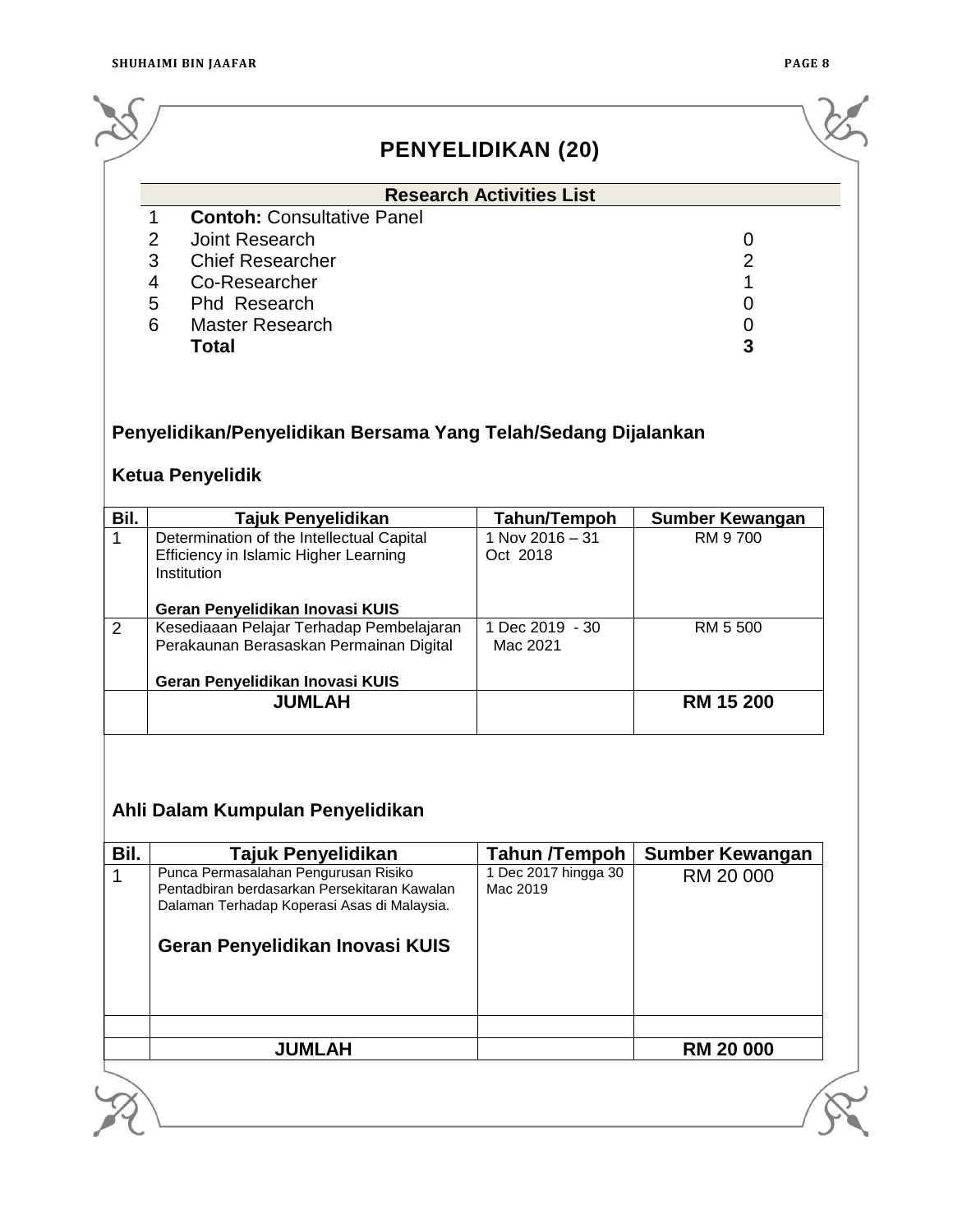|                                   | <b>PENULISAN DAN PENERBITAN (131)</b><br>Senarai Penerbitan                                                                                                                                                                                                                                                                                              |                 |
|-----------------------------------|----------------------------------------------------------------------------------------------------------------------------------------------------------------------------------------------------------------------------------------------------------------------------------------------------------------------------------------------------------|-----------------|
| <b>Bil</b>                        | Perkara                                                                                                                                                                                                                                                                                                                                                  | <b>Bilangan</b> |
| $\mathbf 1$<br>$\frac{2}{3}$<br>3 | <b>Contoh: Penulis Buku</b><br>Laporan Kajian/Monograf<br>Bab dalam Buku                                                                                                                                                                                                                                                                                 | 0               |
| <b>Total</b>                      |                                                                                                                                                                                                                                                                                                                                                          |                 |
|                                   | <b>LAPORAN PENYELIDIKAN/MONOGRAF</b>                                                                                                                                                                                                                                                                                                                     |                 |
|                                   | <b>BAB DALAM BUKU</b>                                                                                                                                                                                                                                                                                                                                    |                 |
|                                   | <b>EDITOR BUKU</b>                                                                                                                                                                                                                                                                                                                                       |                 |
|                                   | <b>JURNAL - PENULIS UTAMA</b>                                                                                                                                                                                                                                                                                                                            |                 |
|                                   | <b>JURNAL - PENULIS BERSAMA</b><br>1. Auditors' Perceptions on Obliteration of Mandatory Annual Audit: An Empirical Study, Issue 14 (2008),<br>International Research Journal of Finance and Economics.<br>2. External Auditor's Viewpoint on Audit Exemption of Small Companies in Malaysia, (2008), The ICFAI University<br>Journal of Audit Practice. |                 |

1. Nor-Suhaily, B., Muhammad-Fauzi, M.B., Nur-Suriana, A., Suhaimi, J., (2017). "Kepercayaan Ahli Anggota Terhadap Tadbir Urus Koperasi ", *Proceedings of the 4 th International Conference on Management & Muamalah (ICOMM) 2017, ISBN 978-967-2122-15-9*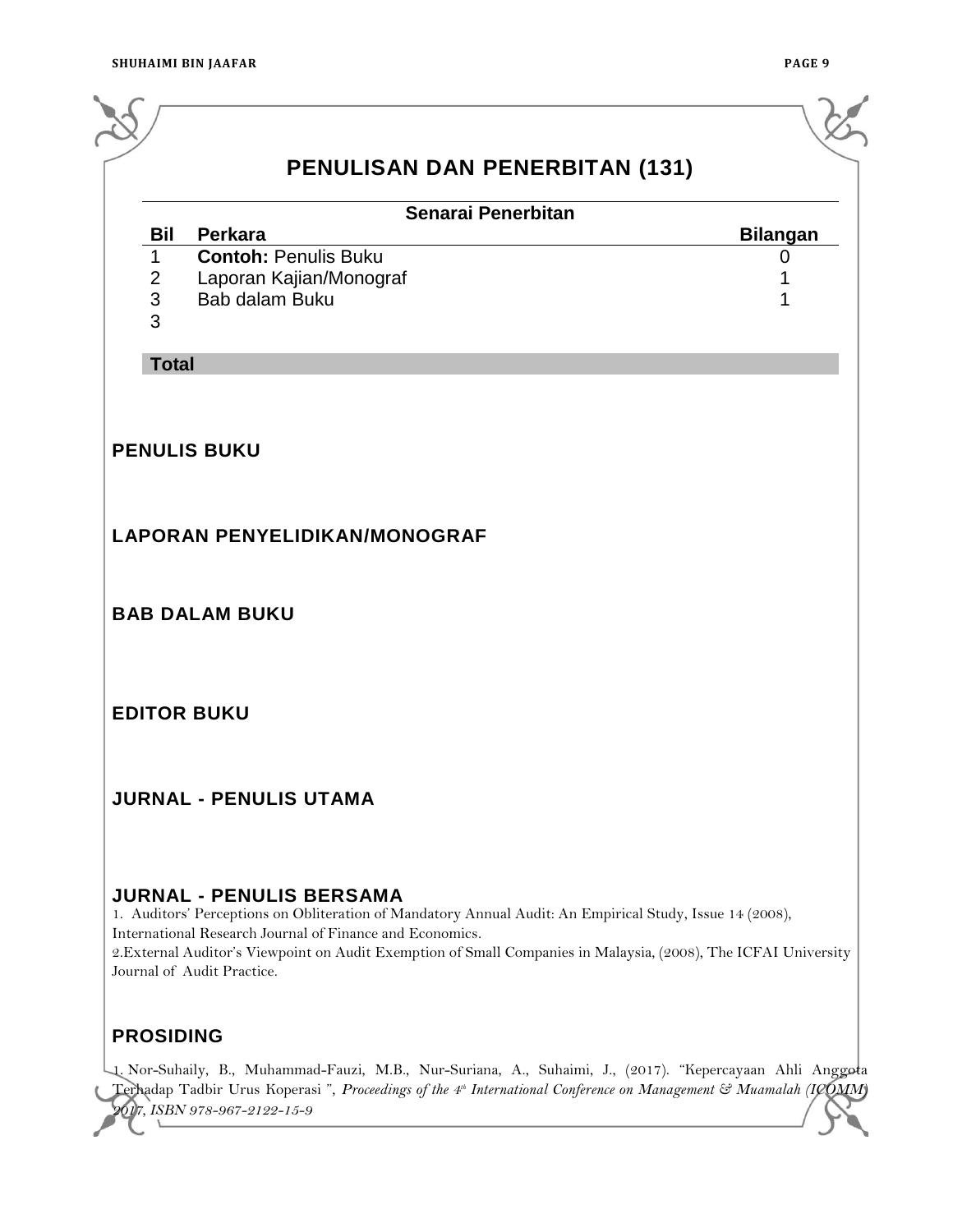uhaimi, J., Nor-Suhaily, B., Nur-Suriana, A., (2017). "Brand Value Determination of Malaysian Pulic Compan *Proceedings of the 4th International Conference on Management & Muamalah (ICOMM) 2017, ISBN 978-967-2122-15-9*

3. Nor-Suhaily, B., Nur-Suriana, A., Suhaimi, J., (2017). "*Determinants of Intellectual Capital of Islamic Higher Learning Institution (IHL)*", *Proceedings of the 2<sup>nd</sup> International Conference on Education, Economics & Law (ICONLEE) 2017, ISBN 978-967-2122-17-3*

4. Shuhaimi Jaafar, Nor Suhaily Bakar, Norsuriana Awaluddin (2017). "Annual Audit Exemption for Small Companies: The Effects of Auditor Fees and Auditor Firm Size" 3<sup>rd</sup> International Conference on Economics and Banking (ICEB) 2017, ISBN (belum disediakan oleh penganjur)

5. Shuhaimi Jaafar, Nor Suhaily Bakar, Norsuriana Awaluddin (2017). "A Study on Staff Turnover in Audit Firms" 3rd International Conference on Economics and Banking (ICEB) 2017, ISBN (belum disediakan oleh penganjur)

### **SENARAI PEMBENTANGAN SEMINAR ANTARABANGSA DAN KEBANGSAAN**

1.Risk Management Based on Internal Control Environment for Top Cooperative in Malaysia), 6th International Seminar of Islamic Philantrophist, Srinakharinwirot University, Bangkok, Thailand 2019. 2 - 4 April 2019.

2. The Initial Study of Malaysian Firm Competitiveness, International Conference on Management & Muamalah ICOMM) 2019, Bangi Resort Hotel, Bangi, Selangor, 11 & 10 Julai 2019.

3. Shuhaimi Jaafar, Nor Suhaily Bakar, Norsuriana Awaluddin (2017). "Annual Audit Exemption for Small Companies: The Effects of Auditor Fees and Auditor Firm Size" International Conference on Economics and Banking (ICEB) 2017, 8<sup>th</sup> August – 9<sup>th</sup> August 2017.

4. Shuhaimi Jaafar, Nor Suhaily Bakar, Norsuriana Awaluddin (2017). "Determination of Intellectual Capital Efficiency (ICE) in Islamic Higher Learning Institution (IHL), 4th International Research Management & Innovation Conference (IRMIC) 2017, 7th September 2017.

5. Shuhaimi Jaafar, Nor Suhaily Bakar, Norsuriana Awaluddin (2017). "Brand Value Determination of Malaysian Public Companies", 4th International Conference on Management and Muamalah (4th ICOMM 2017), 7 – 8 November 2017.

6. Shuhaimi Jaafar , Nor Suhaily Bakar, Norsuriana Awaluddin, (2017). "Intellectual Capital Efficiency of Islamic Higher Learning Institution (IHL)", 2nd International Research Conference on Economics Business and Social Sciences – UMI Chapter, 25 – 26 November 2017.

7.Nor-Suhaily, B., Muhammad-Fauzi, M.B., Nur-Suriana, A., Suhaimi, J., (2017). "Kepercayaan Ahli Anggota Terhadap Tadbir Urus Koperasi ", *4 th International Conference on Management & Muamalah (ICOMM) 2017, 7-8 November 2017.*

8. Nor-Suhaily, B., Nur-Suriana, A., Suhaimi, J., (2017). "*Determinants of Intellectual Capital of Islamic Higher Learning Institution (IHL)", 2<sup>nd</sup> International Conference on Education, Economics & Law (ICONLEE) 2017, 13 – 14 Disember 2017.* 

9.Nor-Suhaily, B., Nur-Suriana, A., Suhaimi, J**.,** (2017). "A Study on Staf Turnover in Audit Firms", *3 rd International Conference on Economics & Banking (ICEB) 2017. 8 – 9 August 2017.*

10. Nur-Suriana, A., Nor-Suhaily, B., Suhaimi, J., (2017). "Kajian Penerimaan Cadangan Menjadikan Zakat & Wakaf Sebagai Subjek Wajib di IPT Malaysia", *the 4th International Conference on Management & Muamalah (ICOMM) 2017). 7-8 November 2017*

11.Nur-Suriana, A., Nor-Suhaily, B., Suhaimi, J., (2017). "Meninjau Punca Penghijrahan Juruaudit Muslim dari Firma Audit", *the 4th International Conference on Postgraduate Research (ICPR 2017).- 7 -8 Disember 2017*

12. Nur-Suriana, A., Nor-Suhaily, B., Suhaimi, J., (2017). "Meninjau Karier Strategi Penghijrahan Juruaudit Muslim dari Firma Audit", *the 2nd International Conference on Law, Economics & Education (ICONLEE). 13 -14 Disember 2017* UMI Chapter, 25 – 26 November 2017.